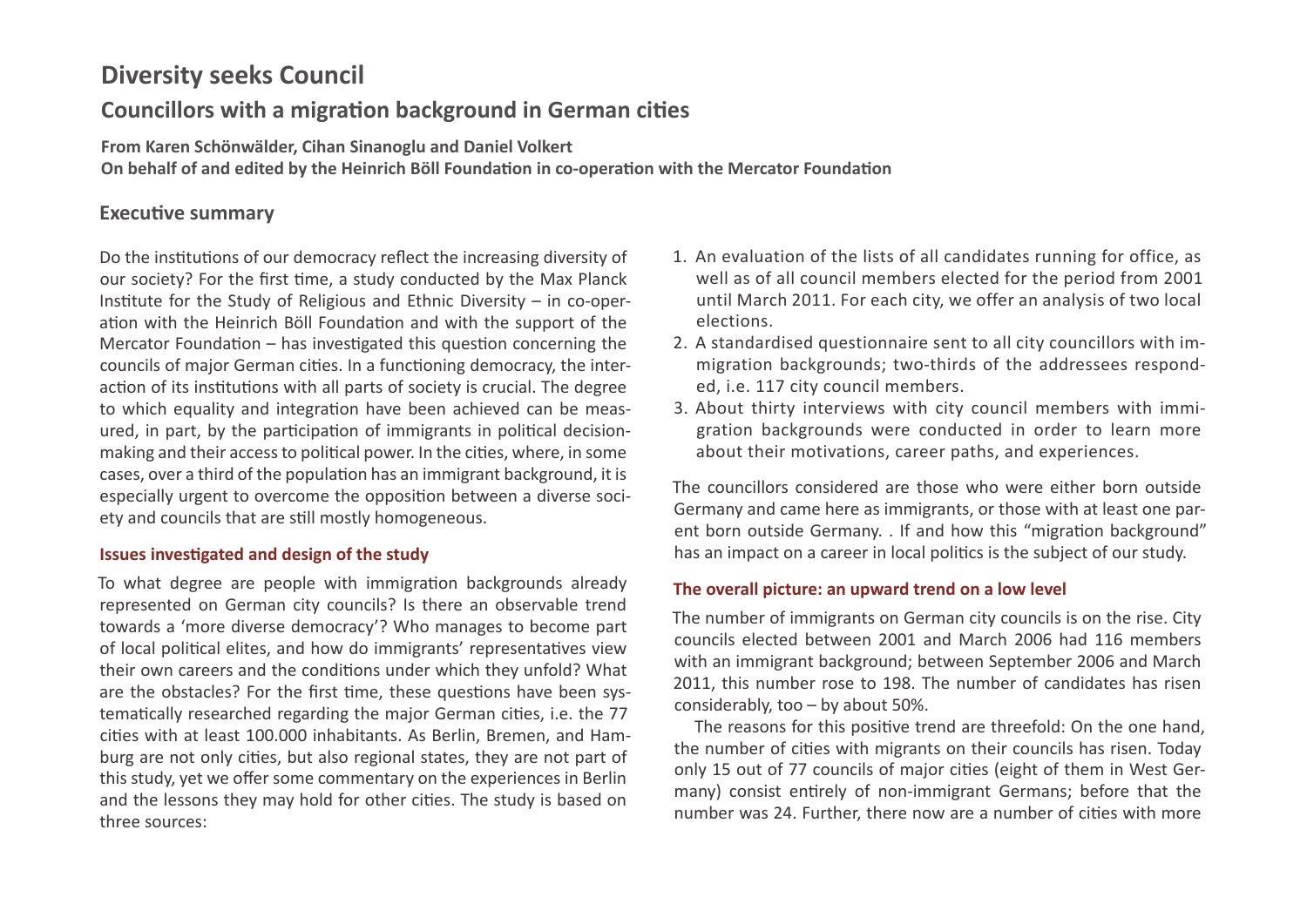than one councillor that has an immigration background. Finally, all parties have increased the number of councillors with immigration backgrounds.

Still, all city councils are a long way from representing the diversity of city populations. Only 4% of the 4670 city council members are migrants. As over a quarter of the population of major cities has an immigration background, this demographic group is still blatantly underrepresented in city politics. Not a single major city has a percentage of migrants on its council that corresponds to their numbers among the population.

#### **Major differences between cities**

There are major differences between cities. Frankfurt am Main is the leader among major German cities; here 15 council members have immigration backgrounds. Offenbach, Duisburg, Ludwigshafen, and Stuttgart do relatively well, too. There are twenty-one cities with four or more council members that have immigration backgrounds. However, it also has to be noted that some cities with a high percentage of immigrants, such as Mannheim, Heilbronn, Ingolstadt, Hagen and Pforzheim, have not a single council member with an immigration background.

#### **Noticeable differential between parties**

The openness towards immigrants differs considerably between political parties, as does the degree to which immigrants are drawn towards certain parties. In the big cities, all major political parties have councillors with immigration backgrounds, yet there are vast differences when it comes to numbers. While the Free Democrats (FDP) have eight such councillors, the Social Democrats (SPD) have 68. As measured by the total number of councillors, Die Linke and the Green Party have the highest percentage of immigrants (8%), followed by the SPD (5%), while only about 2% of the Christian Democrats' (CDU/CSU) and the FDP's city councillors have immigration backgrounds.

A number of immigrants with German citizenship, as well as EU citizens, have run for office as candidates for different independent voters' groups. Currently there are 15 such councillors, representing a growing

number of immigrants active outside of political parties; however, no trend has been observed for immigrants to run on purely immigrant lists.

### **Councillors with immigration backgrounds: many women, many Germans of Turkish origin**

There is no such thing as the typical local politician with immigration background. Those active represent manifold biographies and a wealth of political experiences. It is remarkable that the percentage of women among councillors with immigration backgrounds is higher than among councillors without a migration background. Although, among immigrants, too, the percentage of women is below 50%, at 40% it still is higher than the average on German city councils, which is 33%. The commonplace idea that immigrant women are less well integrated than men is untrue. It is quite the opposite – female immigrants jump at the opportunity to take political responsibility.

Regarding the provenance of councillors, it is striking that 76 of them (38%) have a Turkish background. This runs counter to the prejudice that citizens of Turkish origin are especially unwilling to integrate. Another major group are people from EU countries. There are some councillors with an African or Middle Eastern background, yet not a single council member has a Vietnamese or any other Southeast Asian background.

The right of EU citizens to vote and run for office in local elections has had an effect on integration: In our sample, there were 17 councillors in major German cities who are not German citizens.

The majority of councillors with immigration backgrounds immigrated themselves, some as children: about one third were born in Germany. An especially high number came to Germany as family members or to go to university. Migrant workers, on the other hand, are less well represented in local politics, and those who came as refugees have rarely made it to the position of city councillor.

Those who succeed in local politics are often highly educated. In our sample, 66% of councillors had a university degree. Many of them are "educational climbers," over half of the parents have little or no formal education.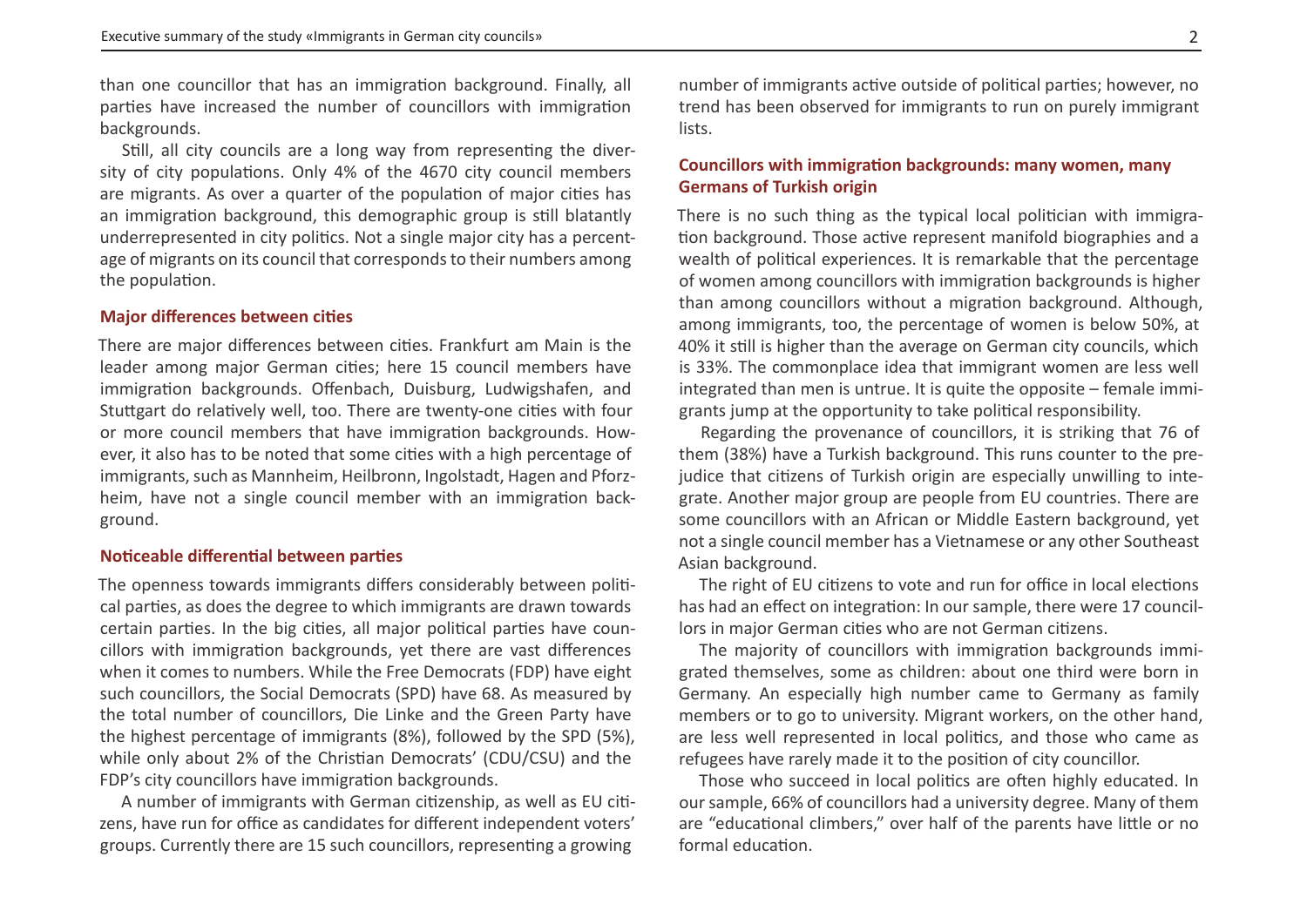Working on a city council is an honorary activity pursued by citizens who in their majority have a full-time job, still, about one third of them put more than 40 hours per month into their council commitments.

#### **Political careers – manifold experiences**

Some important developments in the 1990s created preconditions for the opening of local democracy to social diversity. The majority of councillors in our sample belong to those who naturalized during the 1990s, and by 2000, half of them had joined a German political party. Many of them have extensive experience in party political work, even in leading positions. Among the councillors in our sample, 62% had held an official position within their respective parties before becoming city councillor. However, over a third of those sampled were elected without having to earn their nomination for city councillor by years of party political groundwork.

Councillors with an immigration background bring numerous experiences to their job. Before being elected, many had been active on a foreigner's advisory council – in all 35% of those sampled. Others had been active in a range of political initiatives, within the trade unions, or on citizens' action groups. A small group has had political experience in their countries of origin. However, one out of six councillors sampled first entered politics by becoming a councillor.

#### **Experiences and identifications as migrants**

Almost two-thirds of councillors with immigration backgrounds are convinced of having achieved something for their fellow migrants, yet, overall, they do not perceive of themselves as being mainly spokespersons for this group. Many councillors say that their roots in a country other than Germany are important to them, two thirds, however, think of this as being of minor or no importance. About a quarter of those sampled do not perceive themselves as advocates for migrants' interests. Nevertheless, those councillors who regard their foreign roots as less important are also active in targeting their campaigns towards migrants.

Many councillors with an immigrant background have had negative experiences – be it animosity because of their ethnic background or

challenges as to their qualifications. Such negative experiences are widespread across party lines and independent of gender or ethnic background. They are not, however, perceived of as the dominant factor. Overwhelmingly those sampled think that other council members are respecting of them, and they regard their nomination as being a recognition of their expertise and popularity. Still, many notice that they are being pushed into the field of migration / integration politics – something imposed on them from the outside and regarded as questionable.

#### **The need for change within parties and beyond**

The majority of those sampled think their parties should do more to enable those with immigration backgrounds to equally participate in party politics. A majority reports that their respective parties have no activities aimed at winning members with immigration backgrounds. There is no panacea for how to improve the representation of those with immigration backgrounds. Possible approaches are to make stronger efforts to win this group, openness towards newcomers, the questioning of existing power structures, and targeted as well as verifiable measures to achieve a party leadership, parliamentary and council groups that represent social diversity.

There are also fundamental structural reasons why immigrants form a negligible part among political elites. The process of migration means that people will have to familiarise themselves with a new political system Political rights are initially limited for immigrants, and this situation is often of long duration. Hostile attitudes towards certain groups of immigrants form an additional barrier. Socio-economic disadvantage, as experienced by many migrants, is important: time and funds certainly help to win a political office. Those who want to improve the political representation of immigrants are well advised to heed such structural factors.

#### **Mixed results in Berlin**

The example of Berlin shows that it is possible to have a sizeable representation of immigrants in politics, nevertheless, there is considerable divergence within the city. Among German states, Berlin is the